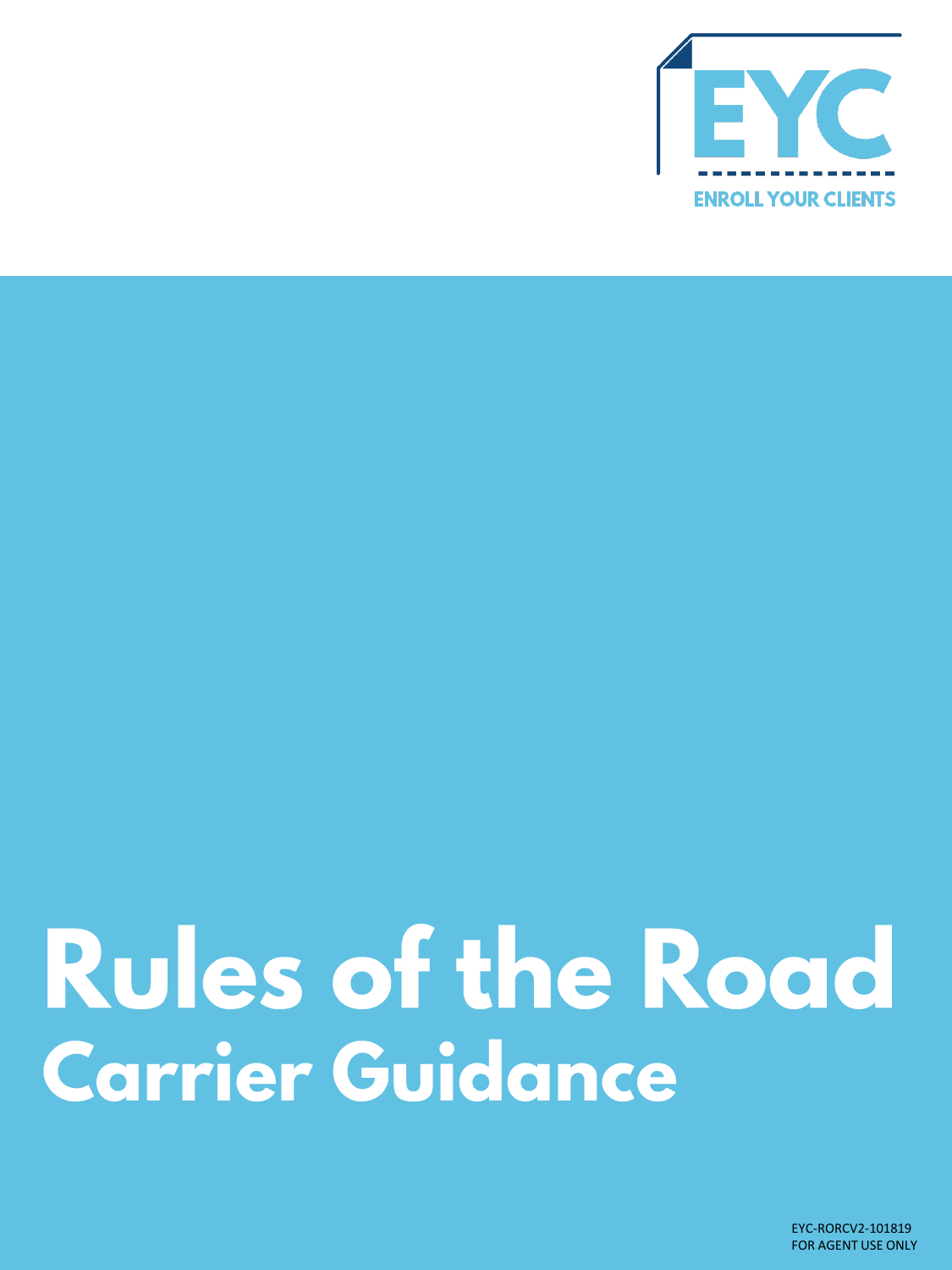

In an effort to ensure you're remaining compliant while utilizing the Enroll Your Clients platform, we've created a guide to better serve this mission.

This guide will serve as a tool for official policies and procedures while working with insurance carriers, the registration process, enrollments, and managing your account.

It is our policy that all users of the EYC portal receive a copy of this document and agree to follow all guidelines as well as with any applicable state, federal, or carrier-specific requirements.

Agents should be licensed and appointed with each carrier and in each state displayed on their EYC portal profile and must be certified for the applicable year for each product line they will be selling.

Failure to verify license, appointment, or certification status may result in revocation of compensation, disciplinary action, termination by the carrier, or removal from the EYC portal.

Agents should only use EYC in the manner allowed by each specific carrier (e.g., broker link, face-to-face enrollment, passive link, or telephonic enrollment) as outlined this document. Agents found to be using the portal in a non-compliant manner may face disciplinary action including but not limited to, coaching and retraining, suspension from the platform, or termination by the carrier.

If you should have any questions regarding the EYC Rules of the Road, please contact the Enroll Your Clients Support Team at [info@enrollyourclients.com](mailto:info@enrollyourclients.com).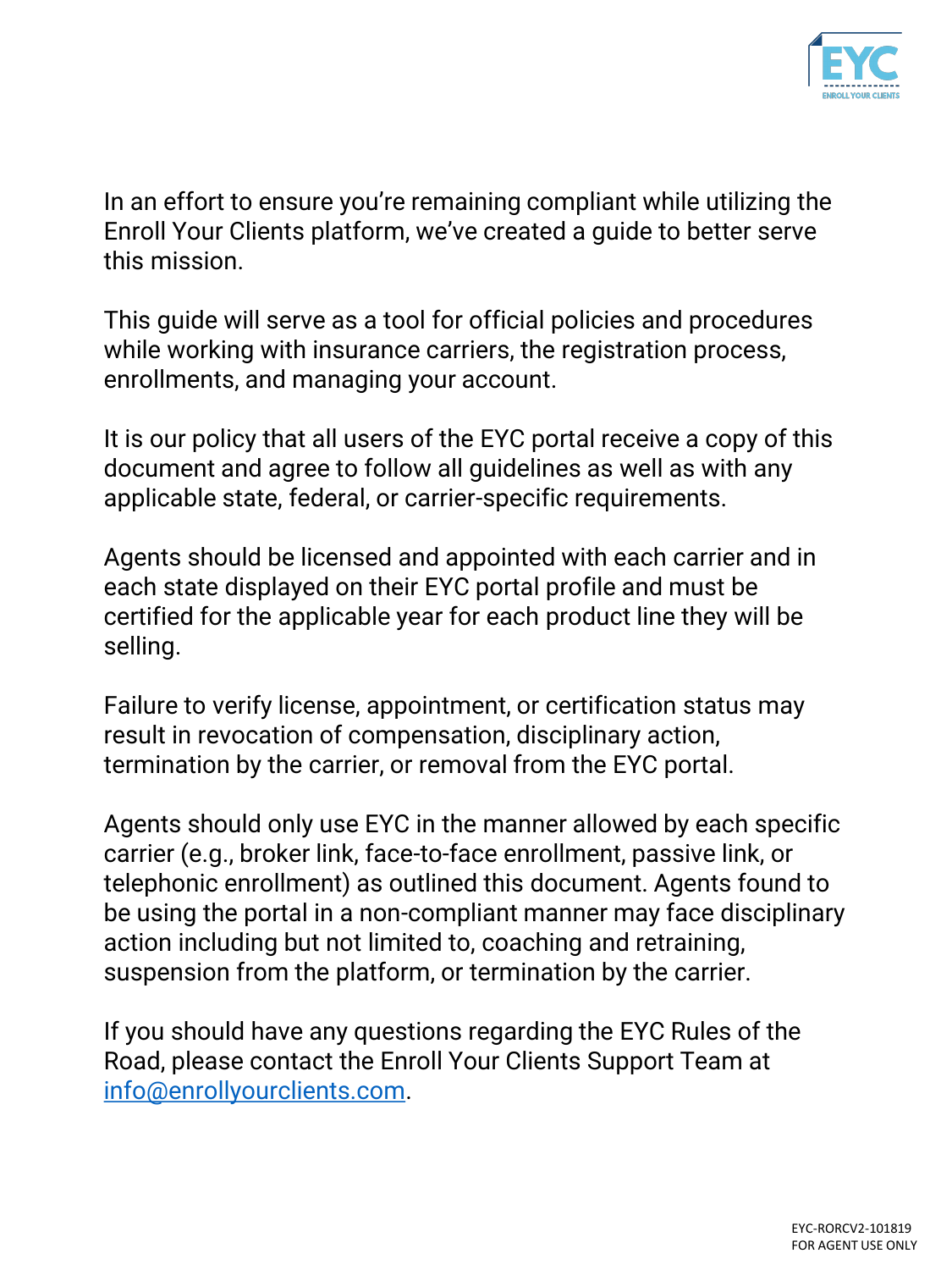

# **Compliance Reminder**

All HIPAA rules and regulations should be followed when using the EYC platform. This includes, but is not limited to:

- Agents should not share their logins with other agents or individuals. EYC contain private health information and personally identifiable information that should not be shared or accessed by other individuals who do not need this information for legitimate business purposes.
- Take measures to safeguard your EYC login information. Don't save your password to your computer or have the login information printed and saved near your computer.
- Computers and laptops used to access the EYC portal should be encrypted according to HIPAA standards.

In addition, agents are prohibited from using another agent's EYC login to enroll clients. Enrollments are tied to each individual user's NPN and carrier writing numbers.

Sharing logins will cause enrollments to be tied to the incorrect agent which can result in commission errors, sales allegations, corrective actions, or even termination.

Agents found to be sharing logins are subject to disciplinary action or loss of access to the EYC portal.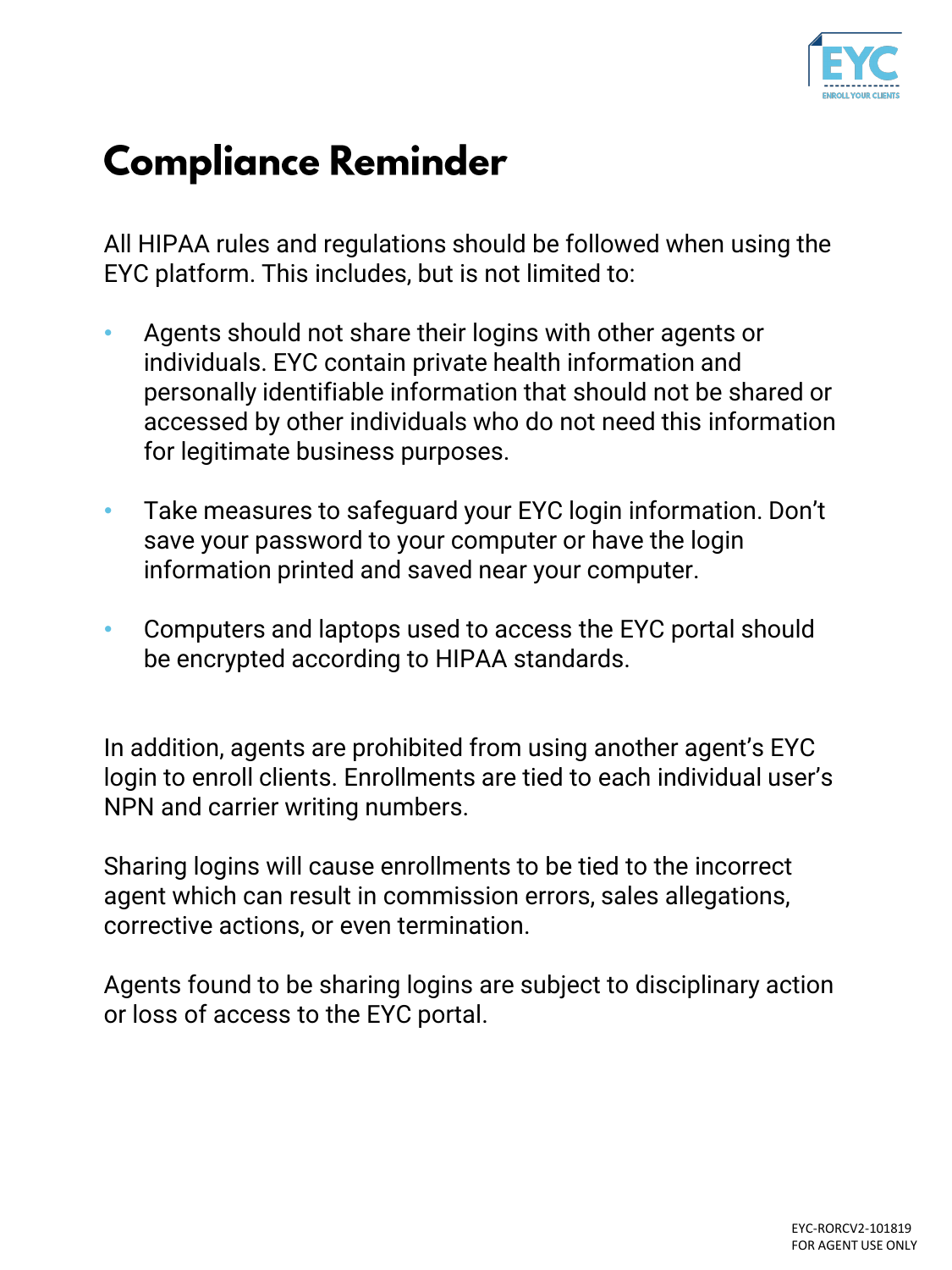

### **Registration Process**

When registering for your EYC platform it is imperative you follow the guidance provided below:

You must provide your National Producer Number to register. if you're unsure of your NPN, [you can utilize the National Insurance Producer Registry.](https://www.nipr.com/PacNpnSearch.htm) The NPN you provide will also be the username for accessing your EYC portal. This cannot be changed.

The email address and telephone number you provide to EYC is the information that will be made available on your passive link and within any email communications (e.g., quick quotes) sent to your clients. The email address provided is also used for communications regarding updates to your EYC account and used to assist with any technical support, password changes, etc.

When entering your appointment information, it is your responsibility to verify your license, appointment, and certification status. You should always check your license, appointment, and certification status prior to selling. It is also your responsibility to notify EYC so that your portfolio can be updated to show accurate information should you need to update your license, appointment, or certification status. This process must be completed each Plan Year to avoid any compliance issue that may occur with appointments and state license information. When selecting the active carrier appointment, you must select the active state(s) in the field associated with the carrier appointment selected. Please select all states that apply to the specific carrier appointment. You may do so by holding the CTRL key and clicking all state options. You can also choose states by selecting one at a time. Please do not select the same carrier for multiple active appointment options. This will result in a delay of activating your account.

You must submit your website for review to EYC Compliance when using the PURL. By adding the EYC PURL provided after registration to your website before receiving review and approval to use the PURL, you accept full responsibility of any compliance violation.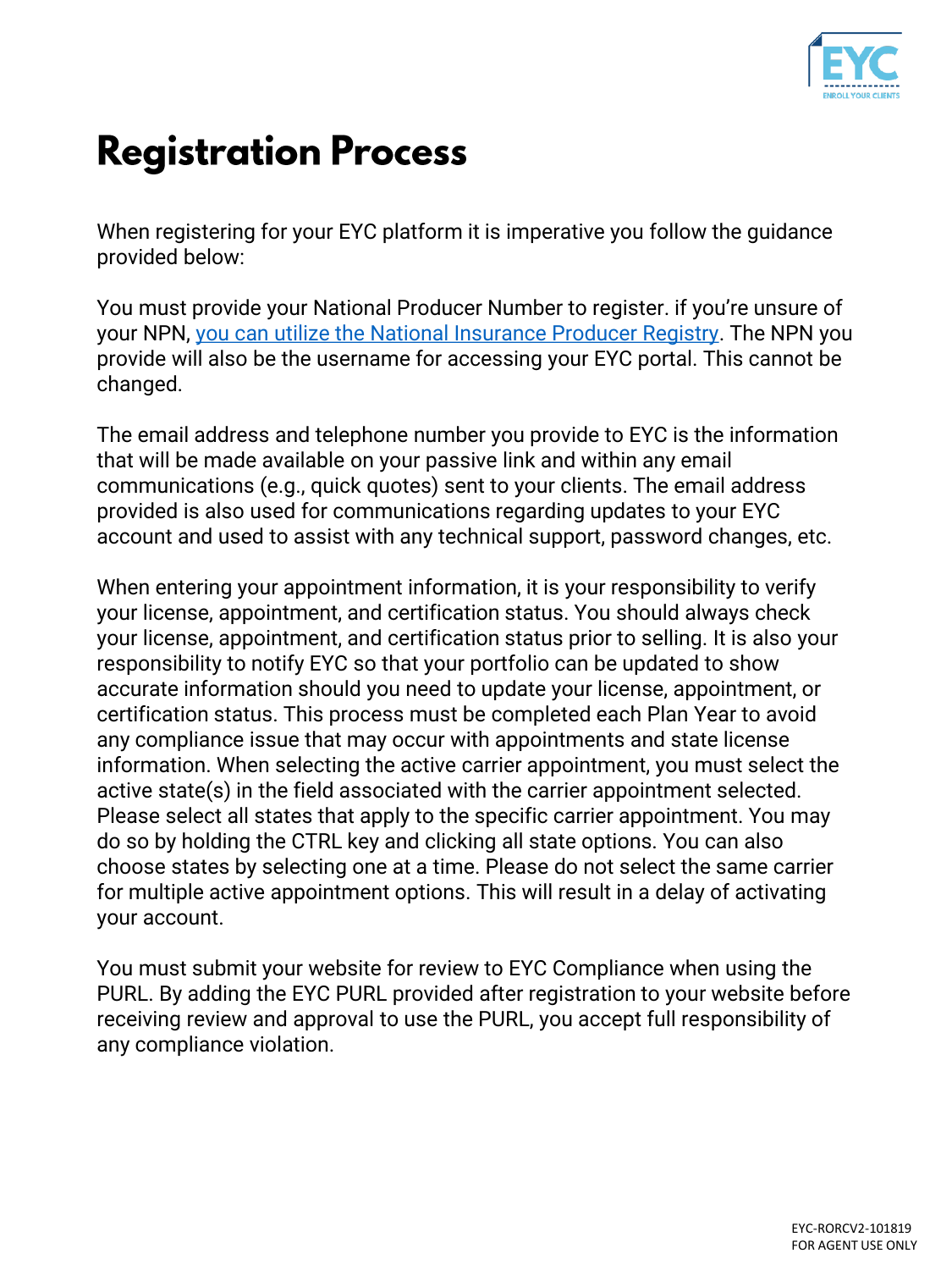# **Enrollment Options**



### **Broker Link**

This allows an agent to send a link to their clients via email in the event the individual is not ready to enroll at the time of the meeting or would like to discuss their options with someone prior to making an enrollment decision. The client will enroll using the link provided in the email. The Broker Link option should be used only after a plan has been selected and once a fully compliant presentation has been made.

### Telephonic Enrollment via Broker Link

Some carriers allow agents to complete a compliant sales presentation over the phone and send the Broker Link to the client so they may enroll using the agent's link. Please keep in mind this is not allowed by all carriers so please make sure you are following the carrier-specific rules regarding telephonic enrollments.

### Face-to-Face Enrollments via Broker Link

Agents should complete enrollments via the Broker Portal whenever they are in a face-to-face setting, a plan has been chosen and presented, and the client has indicated they wish to enroll at that time.

### **Data Only**

Agents may use EYC to compare plans and provide a snapshot of benefits but enrollment is not permitted by these carriers through the portal.

### **Passive Link (PURL)\***

Agents have the option to place a PURL on their own client-facing website. The PURL, or passive link, allows clients to enroll into a plan without the assistance of an agent or without a presentation being completed – similar to how someone would enroll on Medicare.gov. Clients can enter their medications, compare plans, and enroll all through the PURL. **This link should not be used if a presentation has been completed by an agent but the client is not yet ready to enroll.**

**\*Agents who wish to use a passive link on their consumer-facing website must submit the website for review and approval. Websites should be submitted through [enrollyourclients.com/compliance-review](http://www.enrollyourclients.com/compliance-review/). The Compliance and Oversight Board will review each site and make recommendations, approvals, and denials based on the website's content. Agents should notify EYC if any changes are made to their site once the passive link has been placed.**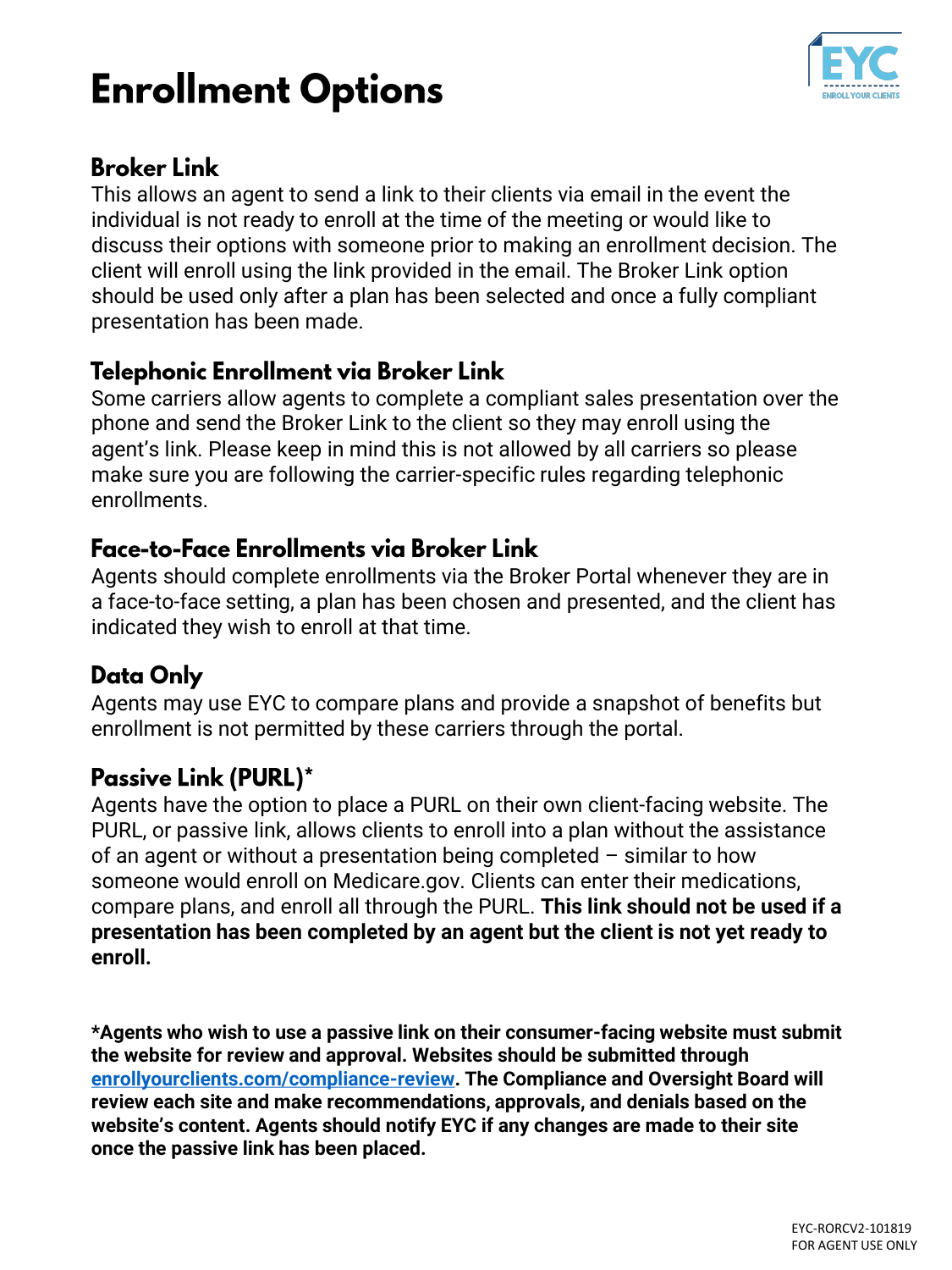## **Carrier Do's & Don'ts**



### Aetna

- ✓ Allows use of Passive Link (PURL)
- ✓ Allows use of Broker Link
- ✓ Allows use of Face-to-Face Enrollment
- X Does not allow use of Telephonic Enrollment via Broker Link

### Anthem

- ✓ Allows use of Passive Link (PURL)
- ✓ Allows use of Broker Link
- ✓ Allows use of Face-to-Face Enrollment
- ✓ Allows the use of Telephonic Enrollment via Broker Link

### **BayCare**

- ✓ Allows use of Passive Link (PURL)
- ✓ Allows use of Broker Link
- ✓ Allows use of Face-to-Face Enrollment
- ✘ Does not allow use of Telephonic Enrollment via Broker Link

### **Bright Health**

- ✓ Allows use of Passive Link (PURL)
- ✓ Allows use of Broker Link
- ✓ Allows use of Face-to-Face Enrollment
- ✓ Allows use of Telephonic Enrollments via Broker Link

### **Centene**

- ✘ Does not allow the use of a Passive Link (PURL)
- ✘ Does not allow the use of Broker Link
- ✓ Allows the use of Face-to-Face Enrollment
- ✘ Does not allow the use of Telephonic Enrollments via Broker Link

### **Cigna Medicare**

- ✓ Allows use of Passive Link (PURL)
- ✓ Allows use of Broker Link
- ✓ Allows use of Face-to-Face Enrollment
- ✘ Does not allow use of Telephonic Enrollment via Broker Link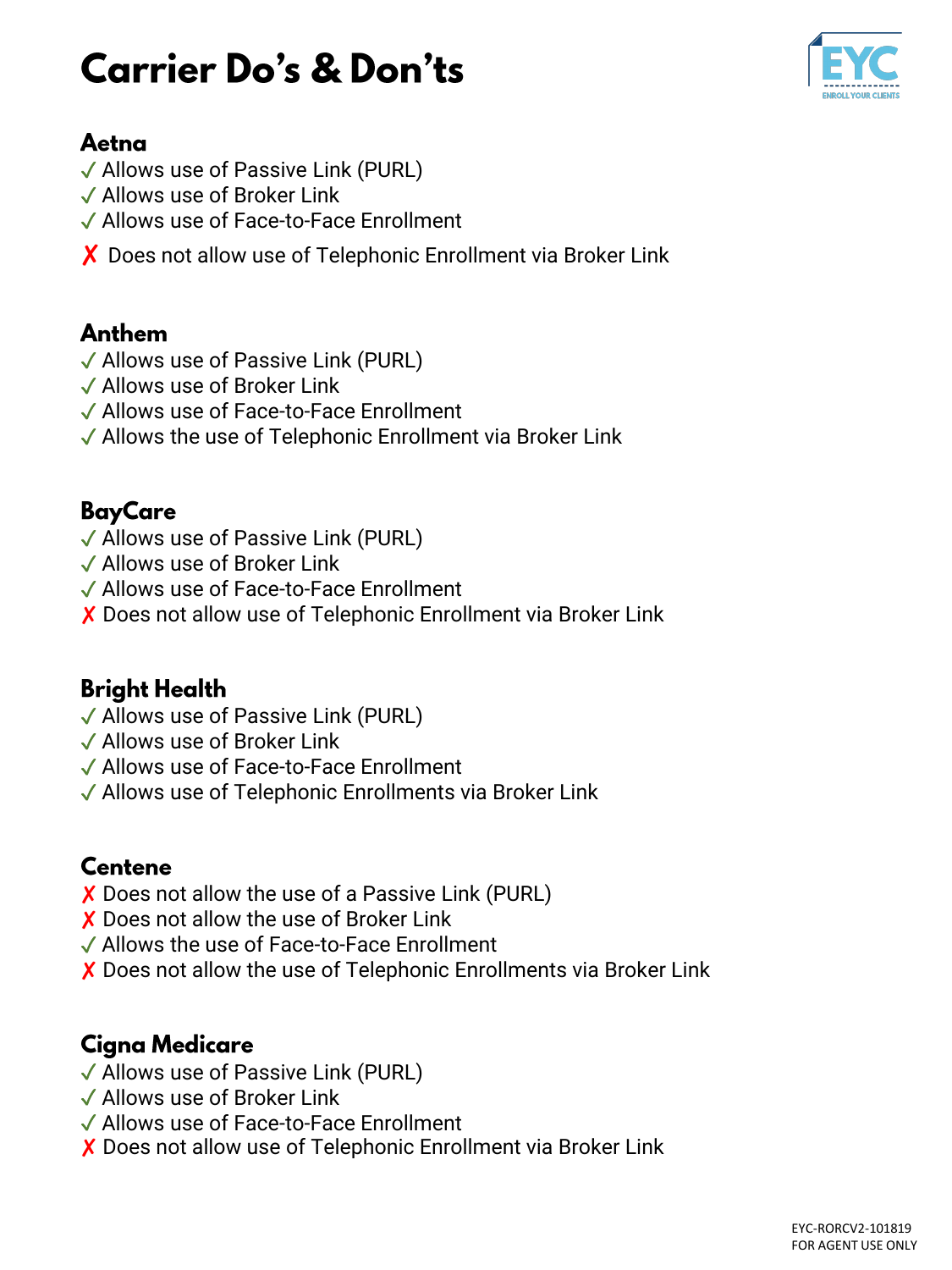### **Carrier Do's & Don'ts**



### Geisinger

- ✓ Allows use of Passive Link (PURL)
- ✓ Allows use of Broker Link
- ✓ Allows use of Face-to-Face Enrollment
- ✘ Does not allow use of Telephonic Enrollment via Broker Link

#### **Health Alliance**

- ✓ Allows use of Passive Link (PURL)
- ✓ Allows use of Broker Link
- ✓ Allows use of Face-to-Face Enrollment
- ✘ Does not allow use of Telephonic Enrollment via Broker Link

#### Humana

- ✓ Allows use of Passive Link (PURL)
- ✓ Allows use of Broker Link
- ✓ Allows use of Face-to-Face Enrollment
- ✓ Allows use of Telephonic Enrollment via Broker Link

### **Medica**

- ✓ Allows use of Passive Link (PURL)
- ✓ Allows use of Broker Link
- ✓ Allows use of Face-to-Face Enrollment
- ✘ Does not allow use of Telephonic Enrollment via Broker Link

### Molina

- ✓ Allows use of Passive Link (PURL)
- ✓ Allows use of Broker Link
- ✓ Allows use of Face-to-Face Enrollment
- ✓ Allows use of Telephonic Enrollments via Broker Link

### **Mutual of Omaha**

- ✓ Allows use of Passive Link (PURL)
- ✓ Allows use of Broker Link
- ✓ Allows use of Face-to-Face Enrollment
- ✘ Does not allow use of Telephonic Enrollment via Broker Link